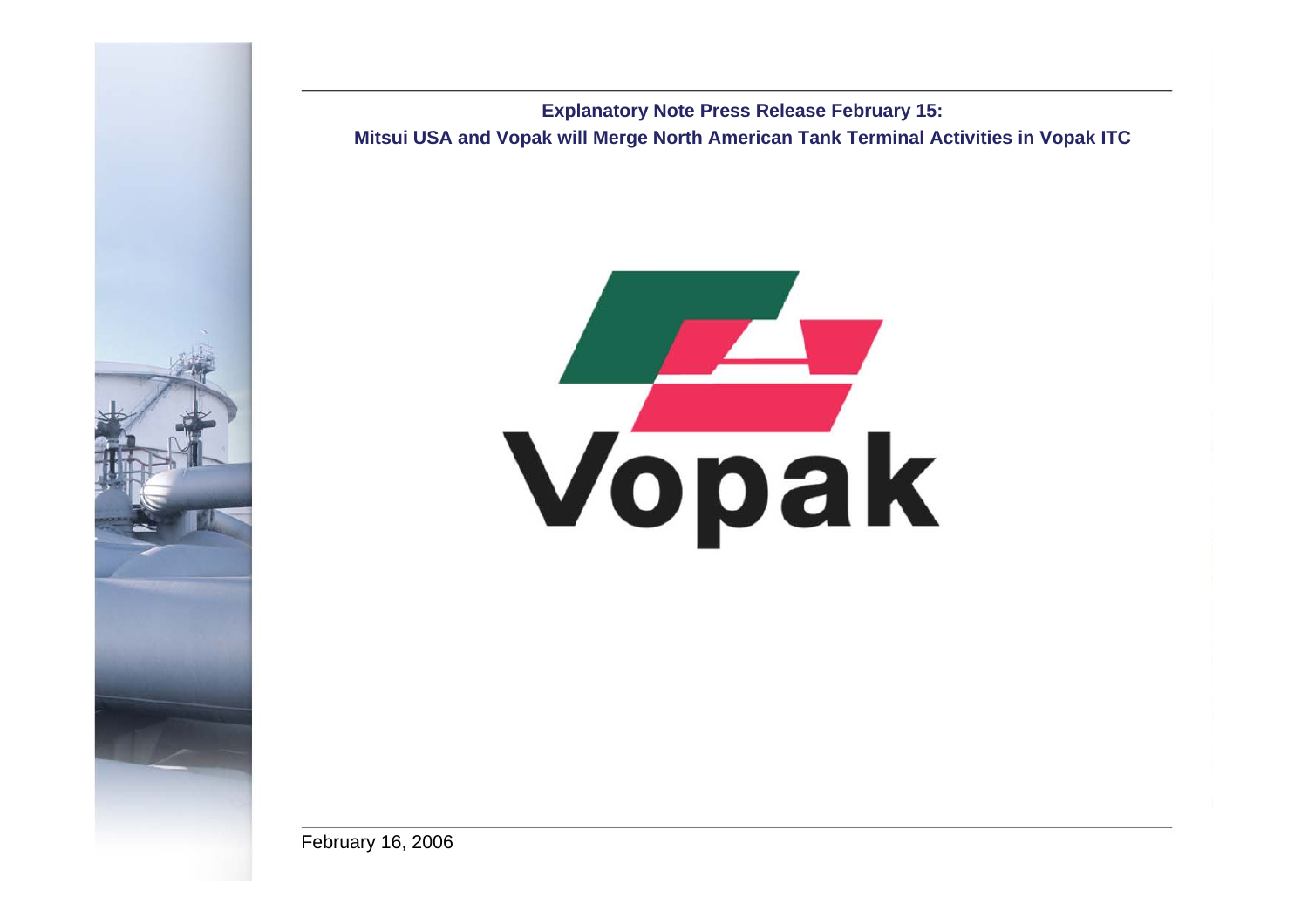**Explanatory Note Press Release February 15: Mitsui USA and Vopak will Merge North American Tank Terminal Activities in Vopak ITC**

# **Announcement of intention to merge Vopak North America and ITC**



**Vopak ITC**



February 16, 2006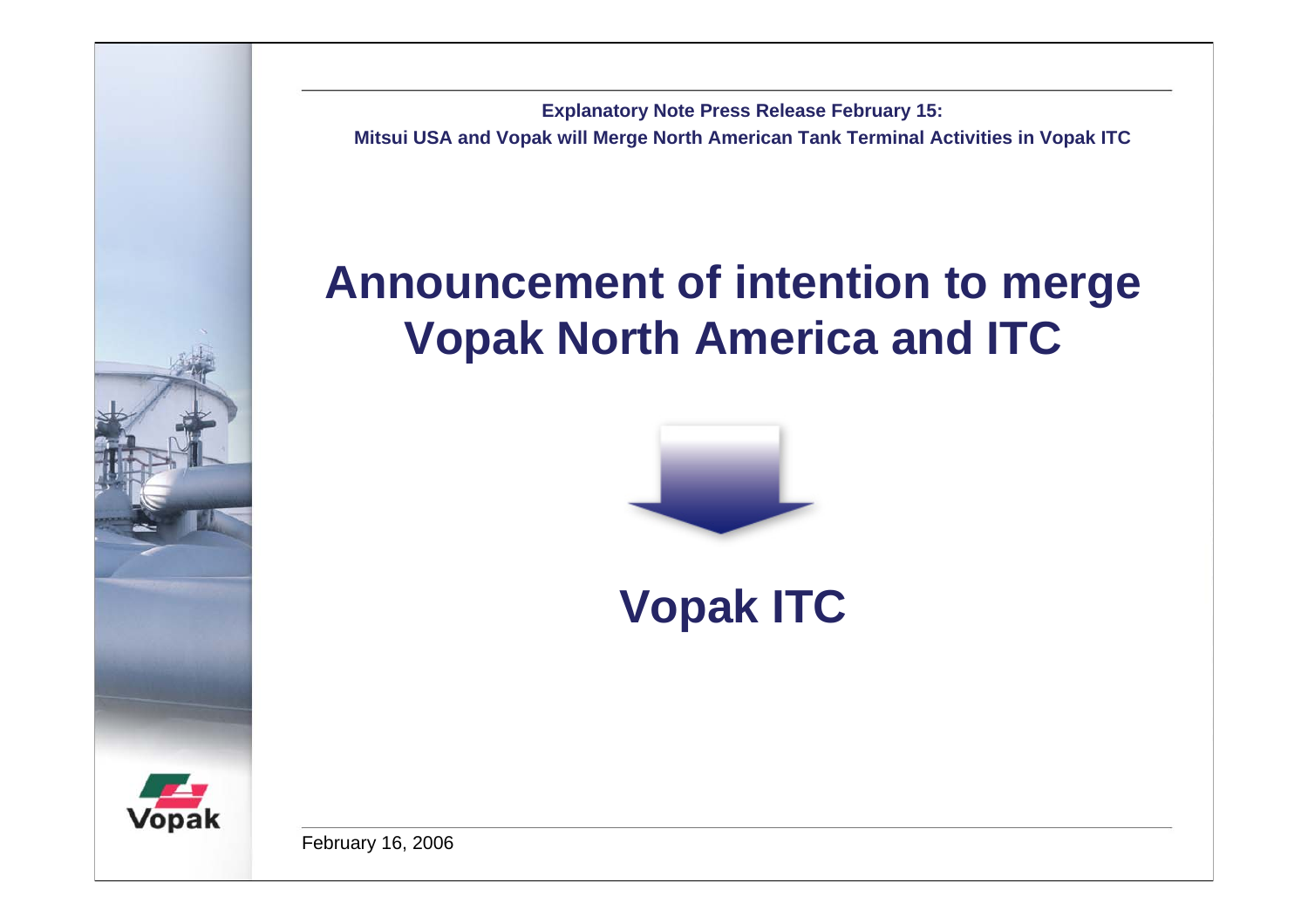

#### **Introduction**

- • This presentation is an explanation to the joint press release of Mitsui USA and Vopak in which they express their intention to merge their respective North America Tank Terminal activities (press release dated 15 Feb 2006)
- • The transaction is subject to clearance by:
	- The Federal Trade Commission and Department of Justice in the USA
		- (Hart-Scott-Rodino Antitrust Improvement Act)
	- The European Commission
		- (EC Merger Regulation Council Regulation (EC) 139/2004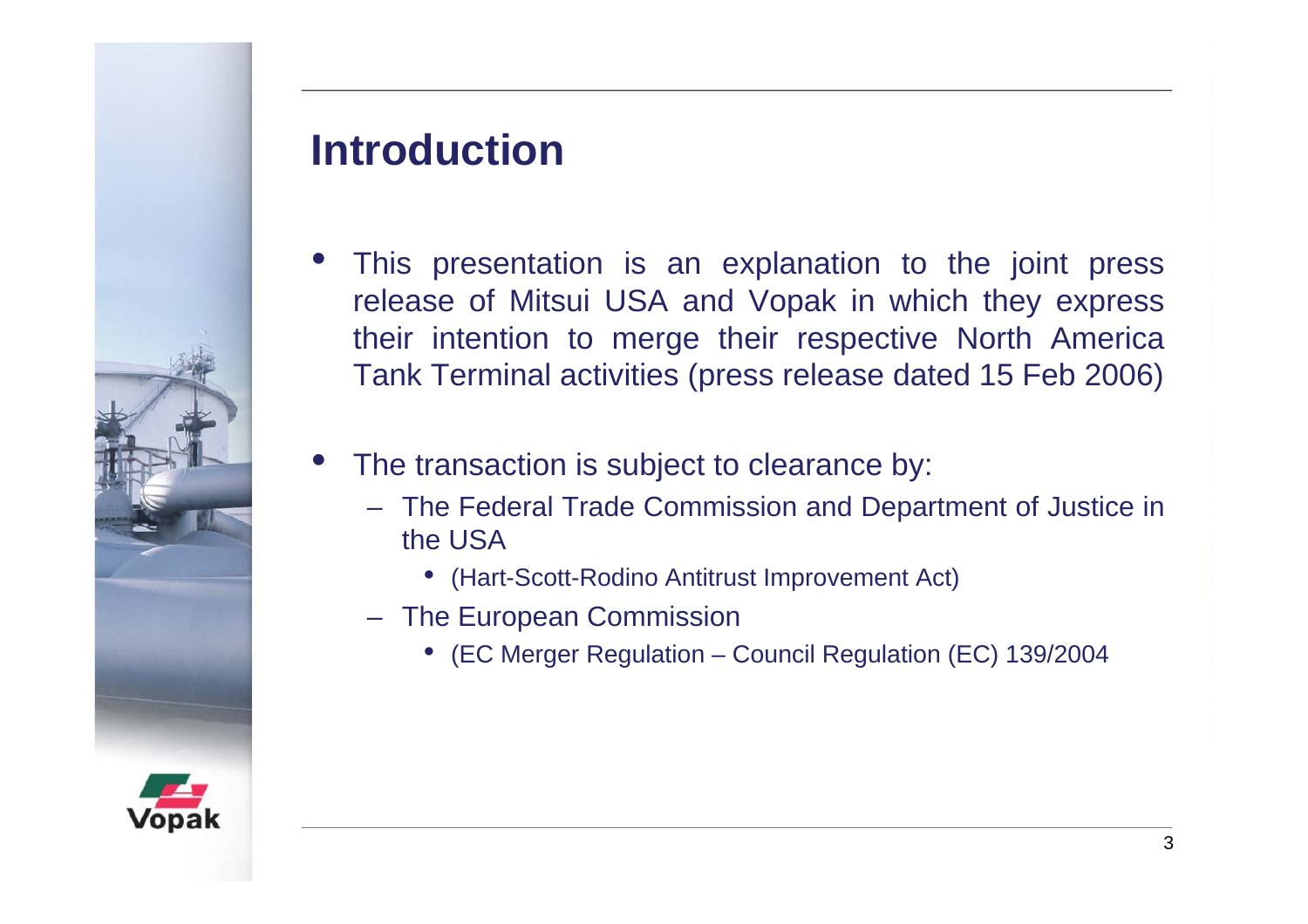

## **Contents**

- •**• Transaction Process**
- •Current Position in North America
- Vopak Terminal Deer Park and ITC Houston Terminal
- $\bullet$ Houston: Two complementary sites
- •Impact on Vopak Financial Reporting (after close)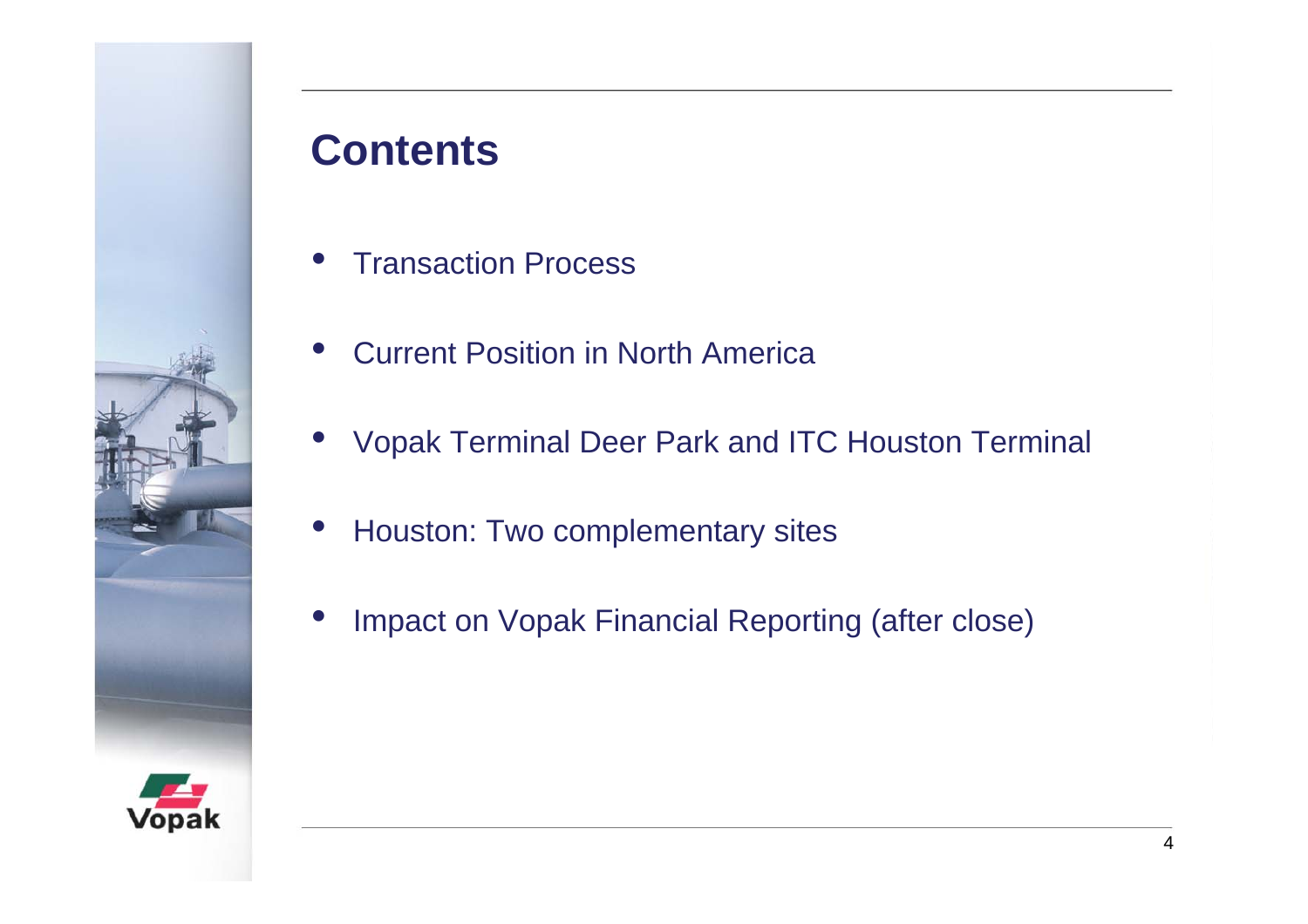



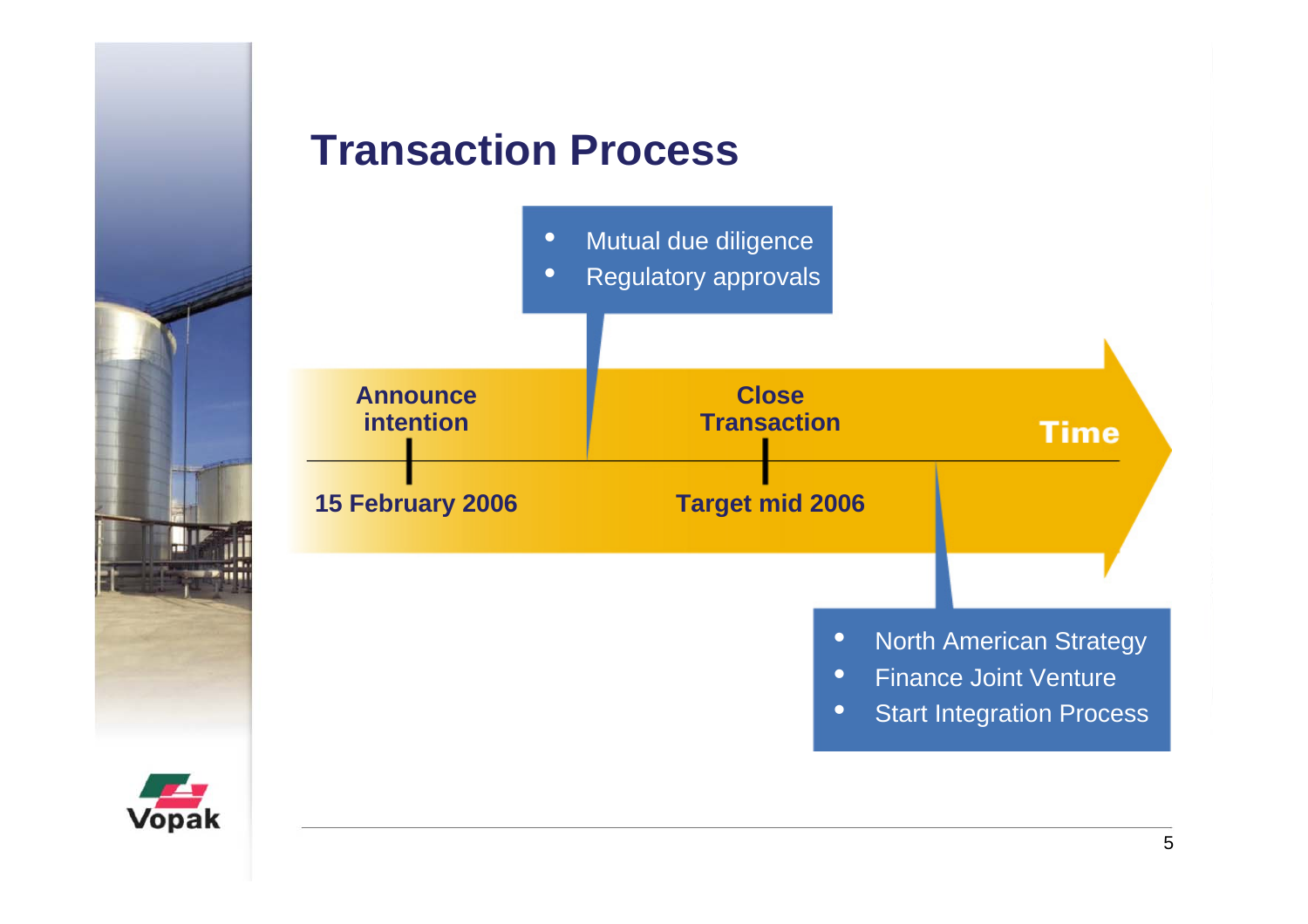### **Current Positions in North America**



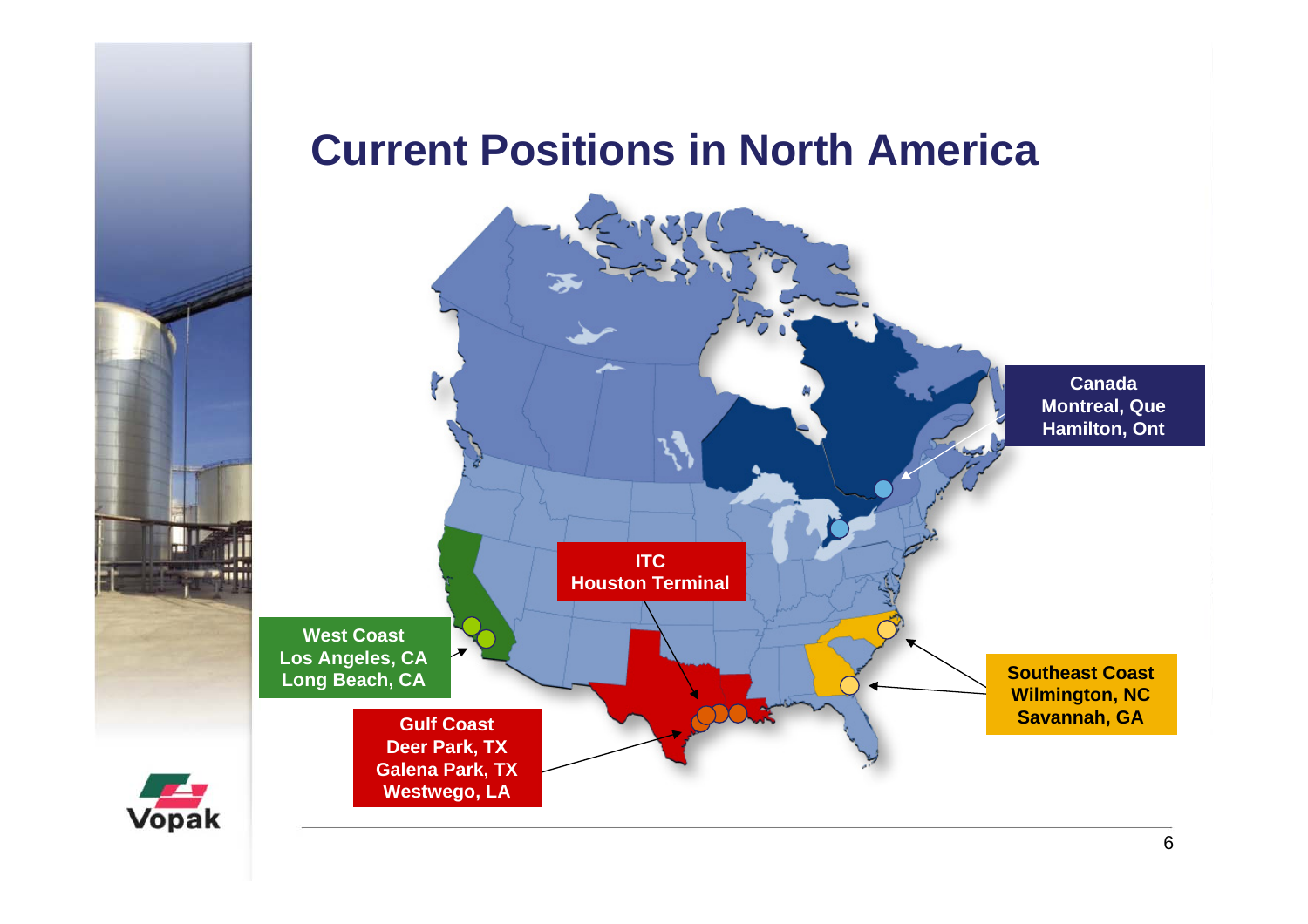# **Vopak Terminal Deer Park and ITC Houston Terminal - 2.4 million cbm**



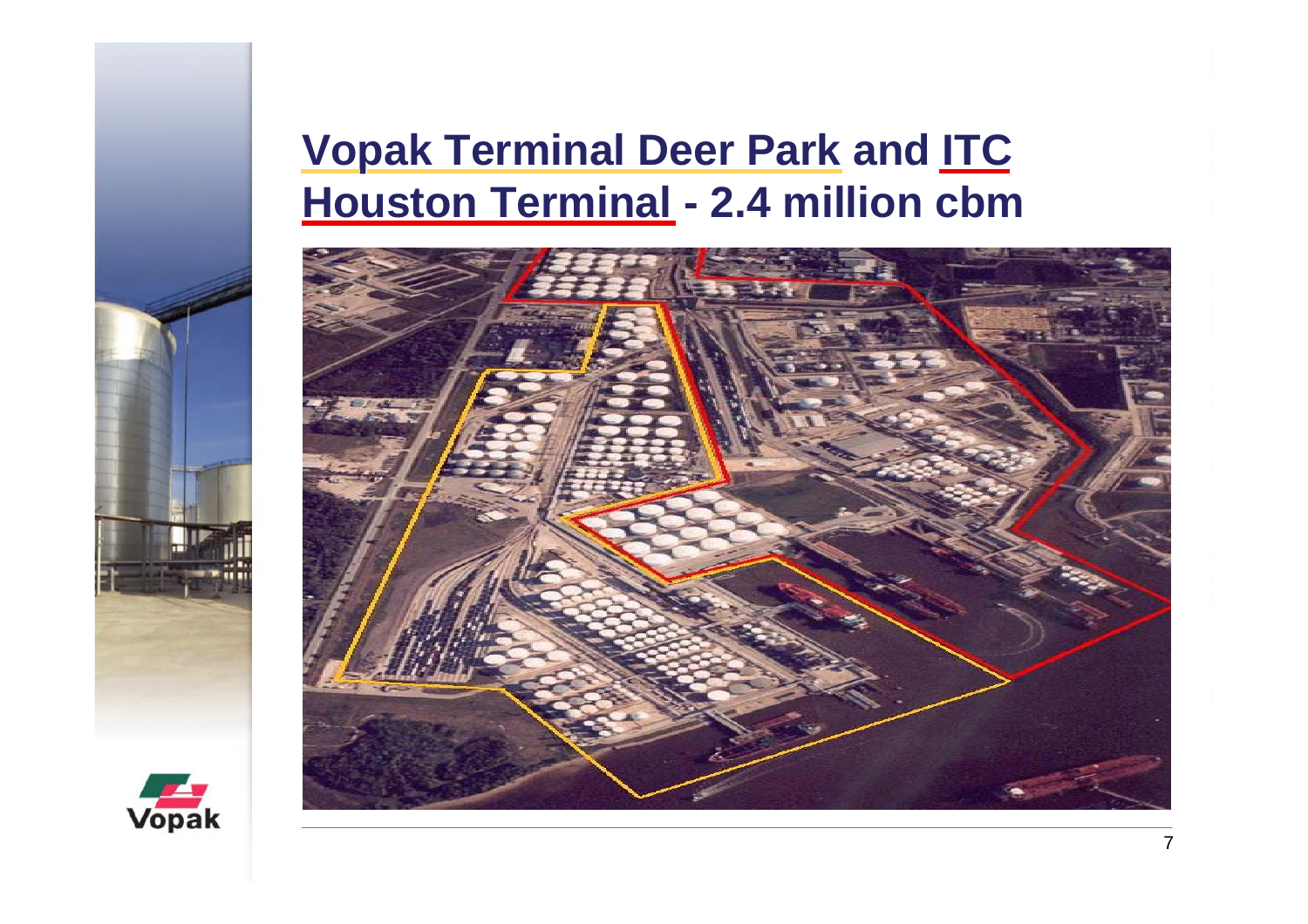### **Houston: Two complementary sites**

|                                           | <b>Vopak Terminal Deer Park ITC Houston Terminal</b> |                                                                                                          |
|-------------------------------------------|------------------------------------------------------|----------------------------------------------------------------------------------------------------------|
| <b>Products</b>                           | <b>Chemical products</b><br><b>Petrochemicals</b>    | <b>Bulk chemicals</b><br><b>Petrochemicals</b><br>Liquefied chemical gasses<br><b>Petroleum products</b> |
| <b>Infrastructure</b><br><b>Tanksizes</b> | <b>Small - Medium</b>                                | Medium - Large                                                                                           |
| <b>Access</b>                             | Vopak ITC will operate 8 ship docks                  |                                                                                                          |
| <b>Vopak ITC in Houston:</b>              |                                                      |                                                                                                          |

**2.4 million CBM Tank Terminal in a Top Class Petrochemical Port**

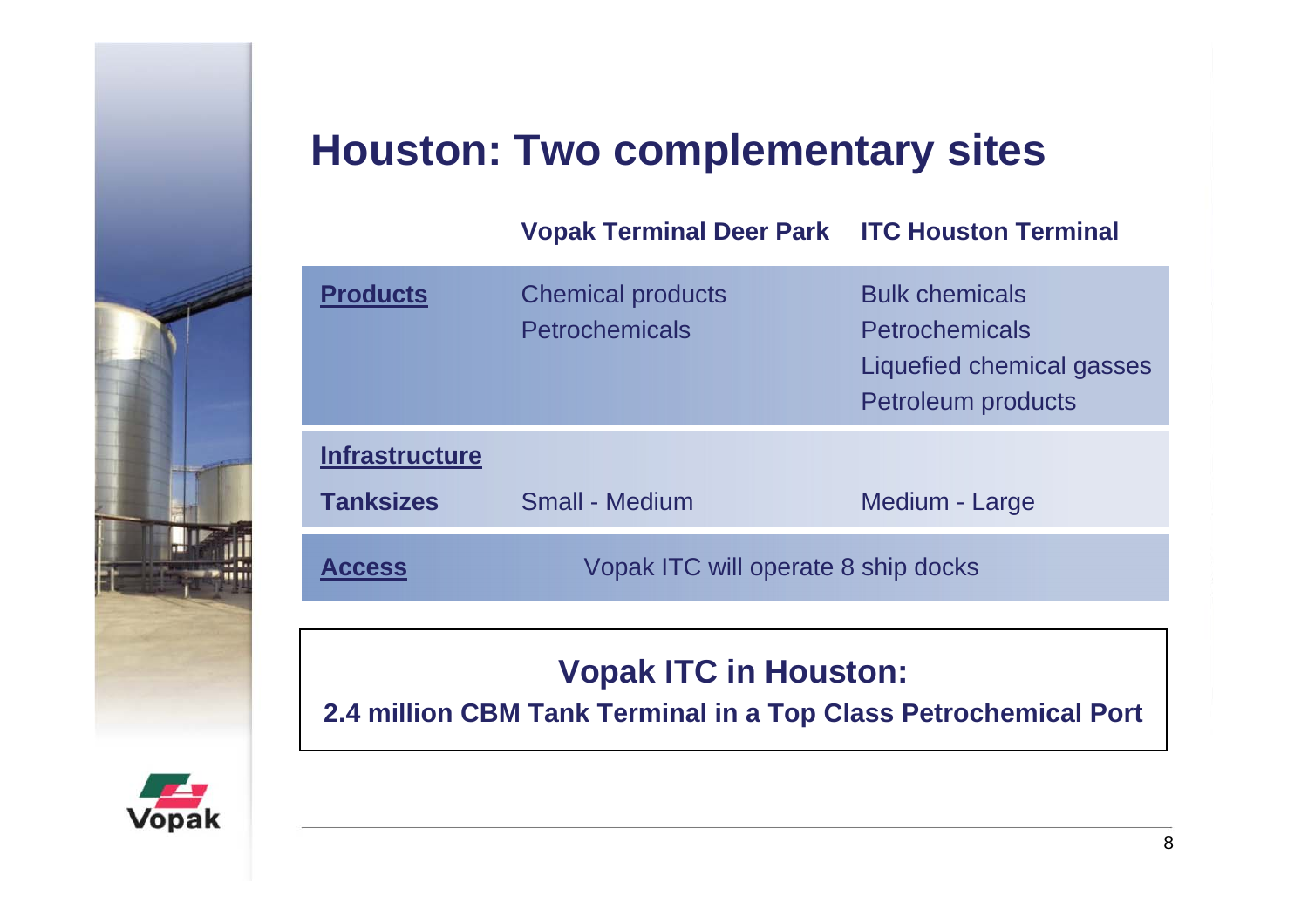## **Impact on Vopak Financial Reporting (1) (after close)**

- • Vopak North America is currently consolidated in Vopak P&L and Balance **Sheet**
- **IDED** Under IFRS, the merger will have to be accounted for as a "sale" of 50% of the •Vopak's North American operations, resulting in a book gain, with a simultaneous acquisition of 50% of Mitsui USA North American Tank Terminal activities, resulting in a 50% participation in the merged combination of Vopak **ITC**
- • After the completion of the transaction, joint venture accounting will be applied (Net Equity Method)